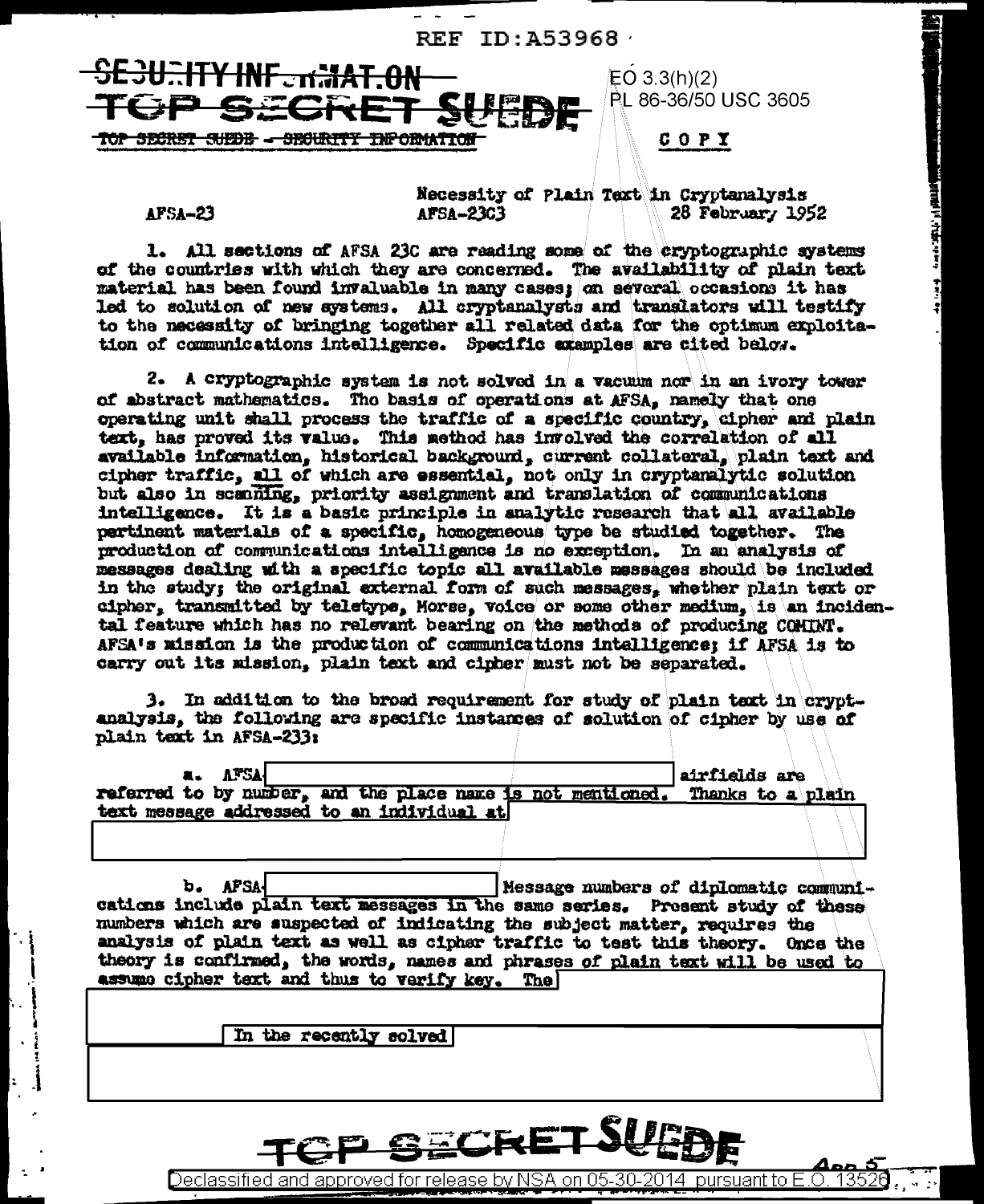**REF ID: A53968** 

| EO 3.3(h)(2)<br>PL 86-36/50 USC 3605                                                                                                       |  |  |  |  |
|--------------------------------------------------------------------------------------------------------------------------------------------|--|--|--|--|
| TOP SECRET SUED<br>$C$ O P $\chi$<br><del>- SECRET SUEDE - SECARITY INFORMATION</del>                                                      |  |  |  |  |
|                                                                                                                                            |  |  |  |  |
| Necessity of Plain Text in Cryptenalysis Cont'd                                                                                            |  |  |  |  |
| 28 February 1952<br>$AF5A-23$<br><b>AFSA-23C3</b>                                                                                          |  |  |  |  |
| Plain text traffic is scanned thoroughly for<br>c. AFSA-                                                                                   |  |  |  |  |
| aid in code recovery of the<br>Only recently it was possible to<br>establish the code value for<br>because of a plain text message dealing |  |  |  |  |
| with the same general subject<br>raferred                                                                                                  |  |  |  |  |
| to the procurement of 2000 and an unrecovered group. From an English and a                                                                 |  |  |  |  |
| plain text message it was obvious that the group was "mules."                                                                              |  |  |  |  |
| d. AFSA-<br>Thanks to a personal plain text message from                                                                                   |  |  |  |  |
| Phyongyang it was possible to solve the<br>Bу                                                                                              |  |  |  |  |
| assuming that a cipher message of the same date was signed by the same person,                                                             |  |  |  |  |
| his name was cribbed in at the end, and the digraphic substitu-<br>tion square was subsequently recovered.                                 |  |  |  |  |
|                                                                                                                                            |  |  |  |  |
| AFSA.<br>A circular message was sent out to con-                                                                                           |  |  |  |  |
| sulates in both cipher and plain text. When these messages were identified as<br>duplicates, it was possible to $\Box$                     |  |  |  |  |
| text was used, by inserting the text/from the plain text transmission.                                                                     |  |  |  |  |
|                                                                                                                                            |  |  |  |  |
| I. AFSA                                                                                                                                    |  |  |  |  |
|                                                                                                                                            |  |  |  |  |
| provid-                                                                                                                                    |  |  |  |  |
| ing names of people and places, subject matter and phraseology. At present,                                                                |  |  |  |  |
| plain text files are being compiled to aid breaking in the new                                                                             |  |  |  |  |
|                                                                                                                                            |  |  |  |  |
| 2) Police plain text has constantly been of great help in roading                                                                          |  |  |  |  |
| both regular and security police systems. Warrants for arrest are very often                                                               |  |  |  |  |
| sent in plain text on one link and in one or more police systems (for example:                                                             |  |  |  |  |
| on other links. Plain text is particularly important<br>here for providing general phraseology and identification of abbreviations         |  |  |  |  |
| found in the cipher text.                                                                                                                  |  |  |  |  |
| 3) Military plain text,<br>although comparatively rarely sent,                                                                             |  |  |  |  |
| has made possible identification of a few of the more difficult code values in                                                             |  |  |  |  |
| for example, the group meaning "Army General Staff."                                                                                       |  |  |  |  |
| 4) Plain text on the national<br>has made                                                                                                  |  |  |  |  |
| possible the identification of 19 of 20 links. Since the cinner material is                                                                |  |  |  |  |
| different for each lane in the<br>and probably                                                                                             |  |  |  |  |
| the identification of IInks is vital.                                                                                                      |  |  |  |  |
| 5) Plain text has been invaluable in training linguists and                                                                                |  |  |  |  |
| crypto-linguists. It is used in the<br>class given at present by Mr.                                                                       |  |  |  |  |
| John Murphy. Hew linguists in the section are always broken in on plain text.                                                              |  |  |  |  |

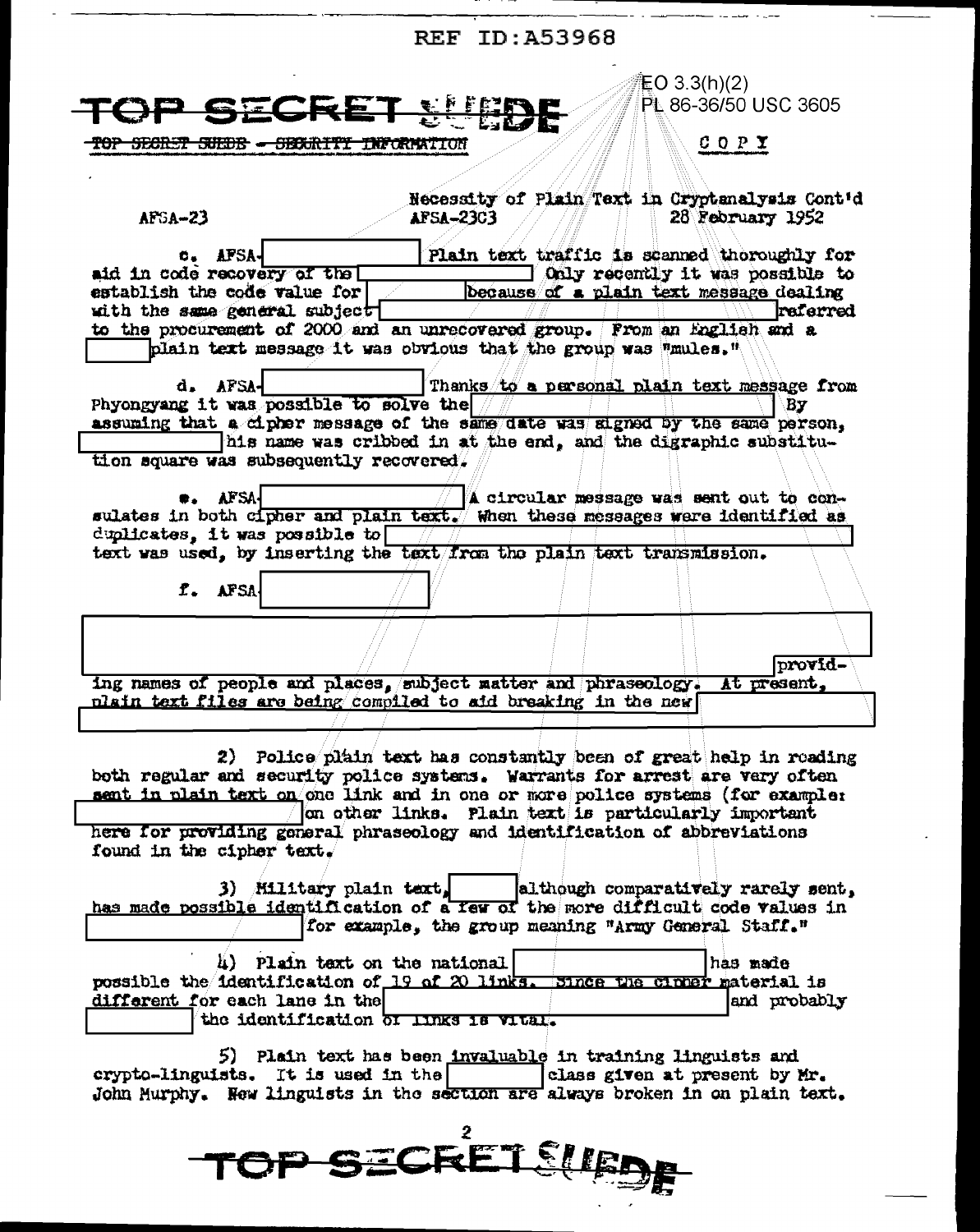|  | <b>TO GECEET CIERE</b> E <sup>0 3.3(h)(2)</sup>       |
|--|-------------------------------------------------------|
|  | <b>IN WE SENDING IN SEPTEMBER AND RESIST USC 3605</b> |

COPI

 $\triangle$ FSA-23

TOP SECRET SUEDE - SEGURITY INFORMATION

Necessity of Plain Text in Cryptanalysis Cont'd 28 February 1952 AFSA-23C3

6) Plain text provides not only training material, but constant working material. Thus when an important system becomes readable. translators can be pulled temporarily off plain text, and conversely if an important priority is given out for a subject found in plain text, or if a large cipher system becomes unreadable, translators can be shifted temporarily to plain text. All this increases the flexibility and efficiency of the section as a  $mode.$ g. AFSAsection has developed new

mathematical techniques for attacking the major By using the phraseology from several plain text messages of the same date period, it was possible to predict text and to verify both text and key on a thus gaining entry into hitherto unreadable traffic, and thus confirming the offectiveness of the new techniques.

h. AFSA The break into code recovery on the two readable and one partially readable systoms was accomplished by the fact that most plain text refers to cipher messages and vice versa. A start in solving the construction of the presently unreadable system which contains five code books super-enciphered with additive has been greatly aided by plain text references to tables, codes, additive, etc. When solution of the system reaches book-breaking stage, the |plain\_text\_ messages of the same period will be the springboard from which the leap into first recoveries will be made. One of the previous was solved with the aid of in the plain text. This has been the history of all plain text and cipher traffic. It is so intermingled that the separation of one from the other would present to the cryptanalyst and book-breaker an almost unsurmountable difficulty.

has been facilitated by the collation of plain text and oipher. References in plain text to cipher messages provide information of the content of the cipher message, names, addresses, format, etc. At present there is on file in the section a large group (100 to 200 plain text messages) which refer to the presently unreadable These, when the super encipherment is solved (and they may well help to solve it) will provide for the bookbreader suggestions as to the contents of encoded messages.

The subjects of traffic in the diplomatic system are predominantly foreign trade and commercial in naturo. When working on book text recovery or on recovery of substitution squares it has been and will continue to be important to know as much as possible about all details of the trade transactions as given by plain text. This includes the commodities involved, ships and shipping arrangements, established practices, format and usual phraseology of these messages, signatures, etc. That knowledge of this

TOP SCHEL SUBDE